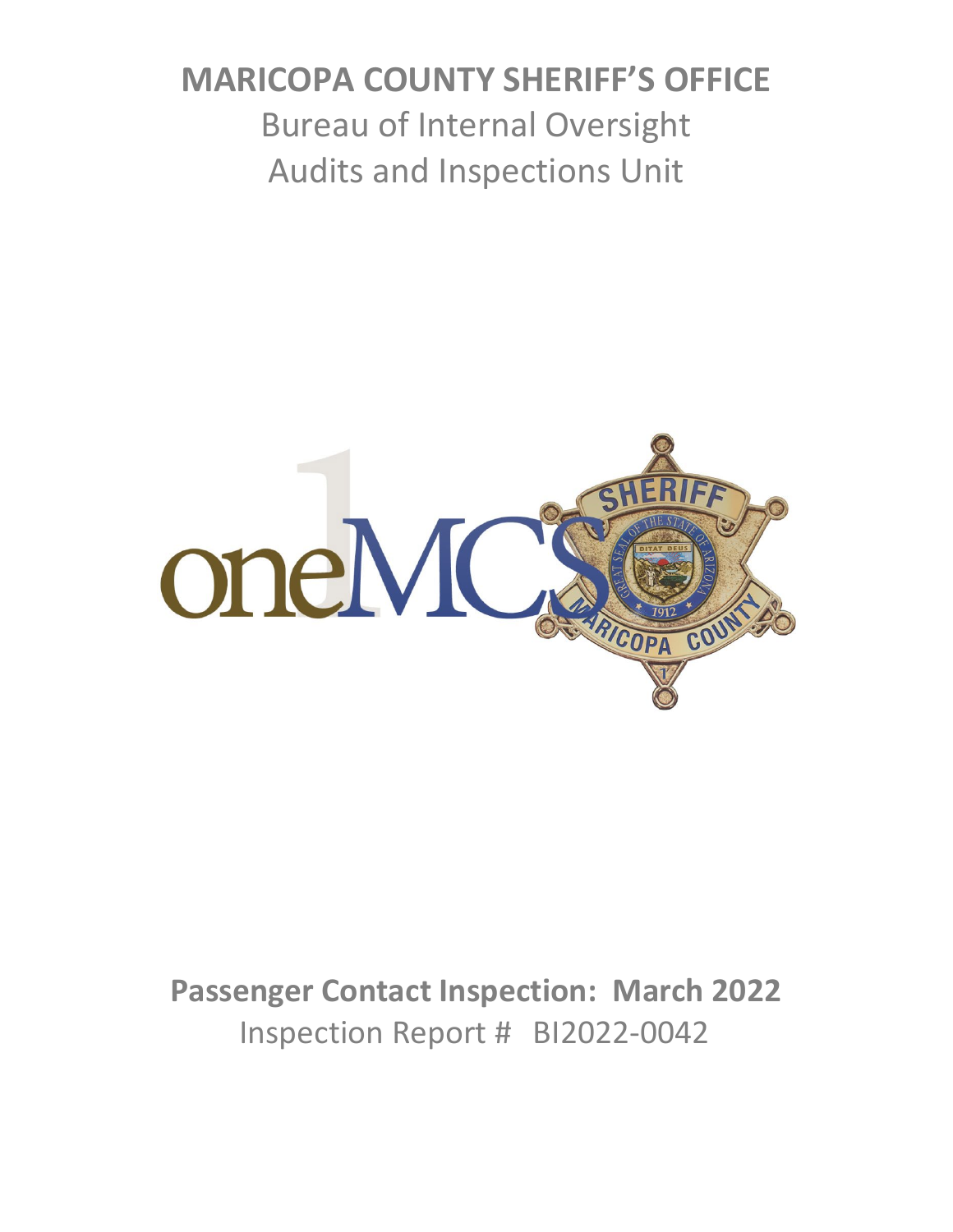The Audits and Inspections Unit (AIU) of the Sheriff's Office Bureau of Internal Oversight (BIO) conducts passenger contact inspections on a monthly basis to ensure proper supervision, adherence with MCSO policies, compliance with the Melendres Order and established local and federal law. A total of 35 traffic stops are selected each month for review. To achieve inspection results the inspector will utilize the Vehicle Stop Contact Form, Citation/Warning, Incidental Contact Receipt, CAD printout, JWI Printout (if applicable) AIU-designed Matrix, Inspection Report Template Form, and Body Worn Camera footage files.

Inspection BI2022-0042 examines traffic stops with passenger contact documented on the Vehicle Stop Contact Forms contained in the TraCS database, for the time period of 3/1/2022 to 3/31/2022. To accomplish this task TraCS data was examined for those traffic stops with passenger contact documented on the Vehicle Stop Contact Forms for this period. These stops have been uniformly inspected utilizing a matrix developed by the Audits and Inspections Unit in accordance with the procedures outlined in policy and the AIU Operations Manual. In the inspection, a "reasonable person" standard will be utilized by inspectors.

## **Compliance Objectives:**

- Did the deputy identify any passenger(s) by name, DOB, or ask investigative questions?
- Did the deputy complete a citation, warning or incidental contact form for each individual who was identified by name, DOB, or asked investigative questions?
- Did the deputy provide a copy of the citation, warning or incidental contact form to each individual who was identified by name, DOB, or asked investigative questions?
- If a passenger was contacted, did it cause the stop to be extended longer than necessary, if yes was the reason indicated on the VSCF?

## **Criteria:**

- MCSO Policy EA-11, Arrest Procedures
- MCSO Policy EB-1, Traffic Enforcement, Violator Contacts, and Citation Issuance
- MCSO Policy EB-2, Traffic Stop Data Collection
- MCSO Policy GJ-3, Search and Seizure
- MCSO Policy GJ-35, Body-Worn Cameras

## **Conditions:**

The MCSO reviewed 34 of 35 traffic stops made during the month of March 2022 with passenger contact documented on the Vehicle Stop Contact Forms. One traffic stop with passenger contact documented on the Vehicle Stop Contact Form was also selected for review in the traffic stop inspection. This traffic stop was omitted from this inspection in accordance with the methodology. Additionally, while 10 of the 35 are to be selected for Body-Worn Camera review, it should be noted that rounding during the selection process resulted in 11 videos for review. Additionally, the inspector viewed two additional videos for clarification purposes, for a total of 13 traffic stops selected for Body-Worn Camera review.

## **Results:**

Each traffic stop will be counted as one inspection and all applicable matrix criteria inspection points will factor into an over-all compliance score. In this inspection, there were 34 traffic stops that met the criteria for inspection. Each traffic stop utilized four matrix criteria inspection points for a total of 136 potential matrix criteria inspection points. From the total of 136 potential inspection points those determined to be Not Applicable (N/A) or not verifiable will be removed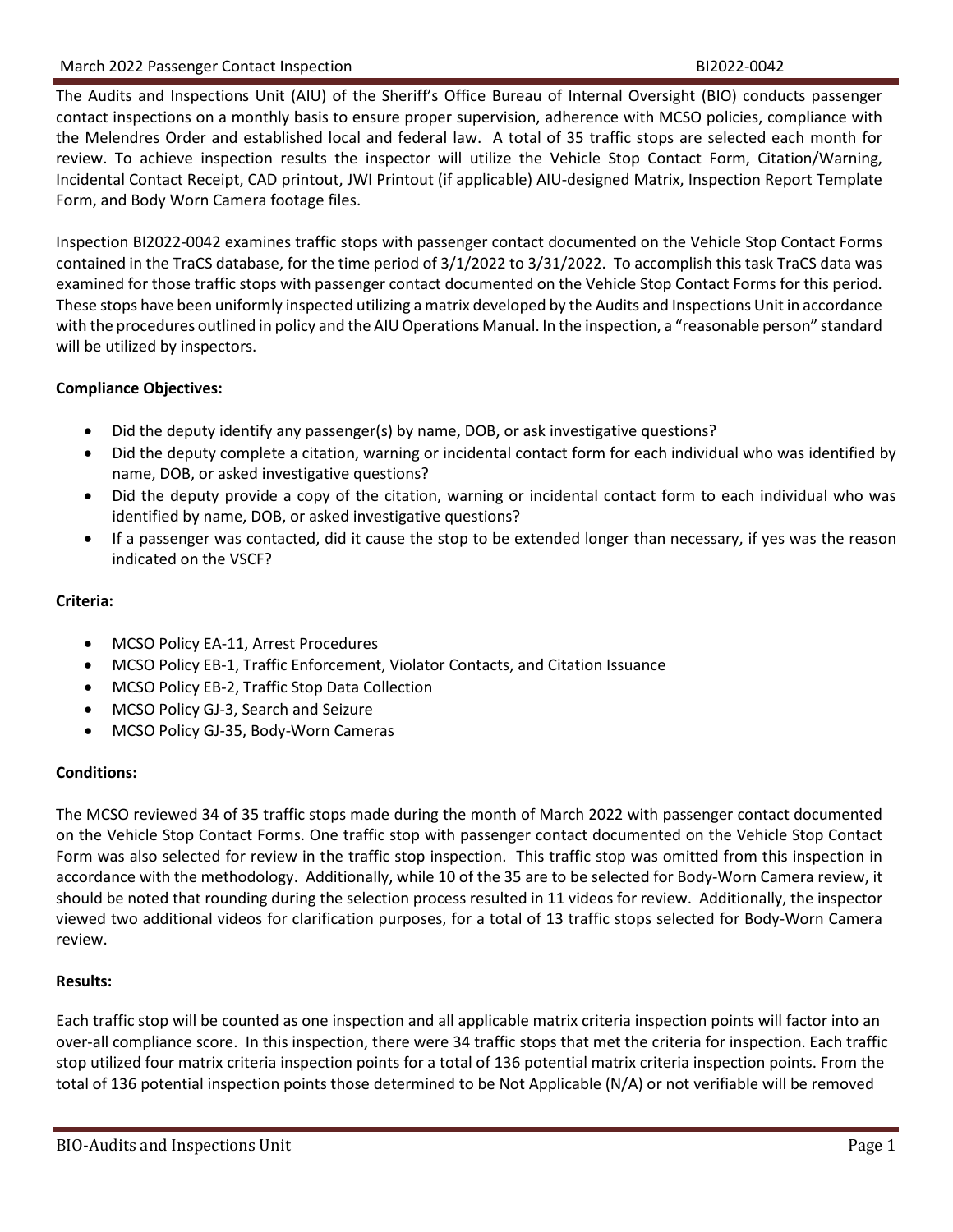from the overall compliance percentage. For example, this month there were 34 inspection points determined to be N/A and 5 inspection points that were not verifiable, resulting in 98 total inspection points.

The compliance rates of the provided traffic stop sample, utilizing the four matrix criteria inspection points, resulted in an overall average compliance rate of **100%** for March of 2022, as illustrated in the graph below.



Note: The six-month trend shows 0% for the previous two months because this is the fourth month for this report.

| <b>Inspection Elements</b>                                | <b>In</b> | Not In                           | <b>Not</b> |     | <b>Total</b> | Compliance |
|-----------------------------------------------------------|-----------|----------------------------------|------------|-----|--------------|------------|
|                                                           |           | Compliance Compliance Verifiable |            | N/A | Inspected    | Rate       |
| Did the deputy identify any passenger(s) by name, DOB, or |           |                                  |            |     |              |            |
| ask investigative questions?                              | 25        | 0                                | 0          | 9   | 25           | 100.00%    |
| Did the deputy complete a citation, warning or incidental |           |                                  |            |     |              |            |
| contact form for each individual who was identified by    |           |                                  |            |     |              |            |
| name, DOB, or asked investigative questions?              | 24        | 0                                | 0          | 10  | 24           | 100.00%    |
| Did the deputy provide a copy of the citation, warning or |           |                                  |            |     |              |            |
| lincidental contact form to each individual who was       |           |                                  |            |     |              |            |
| lidentified by name, DOB, or ask investigative questions? | 19        | 0                                | 5.         | 11  | 19           | 100.00%    |
| If a passenger was contacted, did it cause the stop to be |           |                                  |            |     |              |            |
| extended longer than necessary, if yes was the reason     |           |                                  |            |     |              |            |
| lindicated on the VSCF?                                   | 30        | $\Omega$                         | $\Omega$   | 4   | 30           | 100.00%    |
| <b>Overall Compliance with inspection requirements</b>    | 98        |                                  | 5.         | 34  | 98           | 100.00%    |

Results of the review of traffic stops with passenger contact documented on the Vehicle Stop Contact Form: